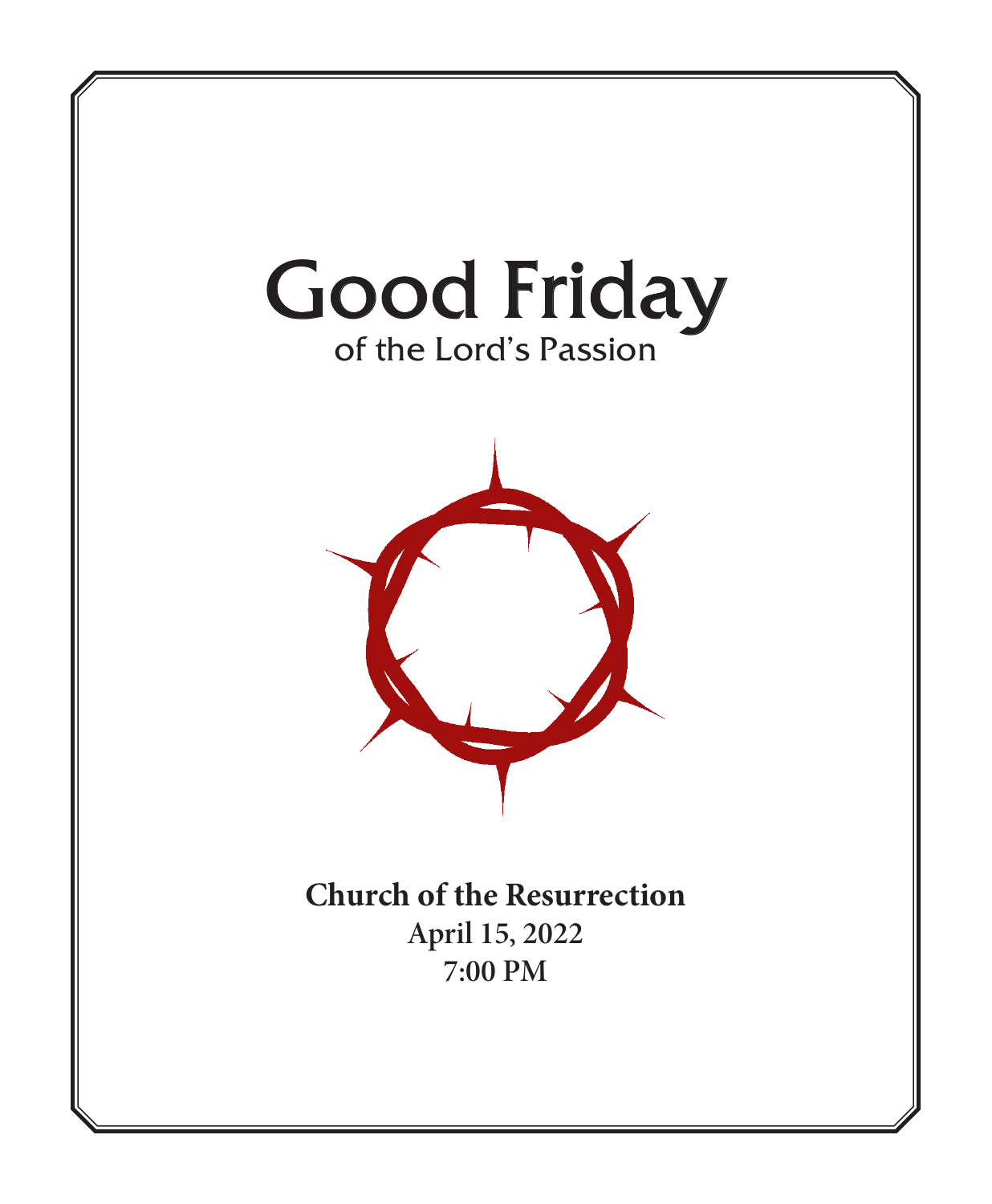# **Opening Prayer**

# **Liturgy of the Word**

**First Reading** *Isaiah 52:13—53:12*

*The servant of the Lord shall prosper.*

See, my servant shall prosper, he shall be raised high and greatly exalted. Even as many were amazed at him—so marred was his look beyond human semblance and his appearance beyond that of the sons of man—so shall he startle many nations, because of him kings shall stand speechless; for those who have not been told shall see, those who have not heard shall ponder it.

Who would believe what we have heard? To whom has the arm of the LORD been revealed? He grew up like a sapling before him, like a shoot from the parched earth; there was in him no stately bearing to make us look at him, nor appearance that would attract us to him. He was spurned and avoided by people, a man of suffering, accustomed to infirmity, one of those from whom people hide their faces, spurned, and we held him in no esteem.

Yet it was our infirmities that he bore, our sufferings that he endured, while we thought of him as stricken, as one smitten by God and afflicted. But he was pierced for our offenses, crushed for our sins; upon him was the chastisement that makes us whole, by his stripes we were healed. We had all gone astray like sheep, each following his own way; but the LORD laid upon him the guilt of us all. Though he was harshly treated, he submitted and opened not his mouth; like a lamb led to the slaughter or a sheep before the shearers, he was silent and opened not his mouth.

Oppressed and condemned, he was taken away, and who would have thought any more of his destiny? When he was cut off from the land of the living, and smitten for the sin of his people, a grave was assigned him among the wicked and a burial place with evildoers, though he had done no wrong nor spoken any false-hood. But the LORD was pleased to crush him in infirmity.

If he gives his life as an offering for sin, he shall see his descendants in a long life, and the will of the LORD shall be accomplished through him. Because of his affliction he shall see the light in fullness of days; Through his suffering, my servant shall justify many,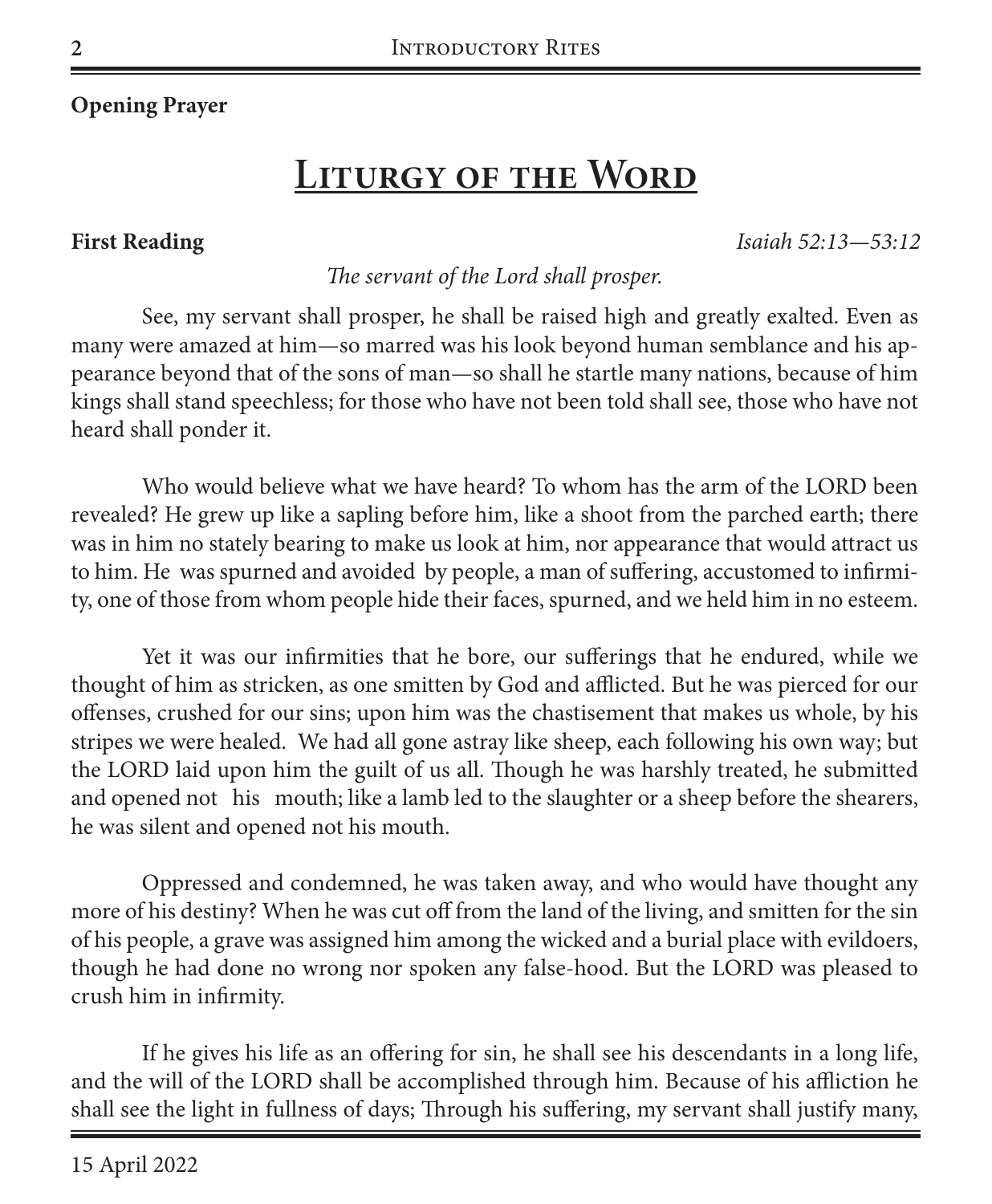and their guilt he shall bear. Therefore I will give him his portion among the great, and he shall divide the spoils with the mighty, because he surrendered himself to death and was counted among the wicked; and he shall take away the sins of many, and win pardon for their offense.

Psalm 31: I Put My Life in Your Hands

## **Responsorial** *Psalm 30*

 $\overline{\mathbb{P}}$ �  $\frac{2}{4}$  $\frac{2}{4}$ 

**Second Reading** *Hebrews 4:4-16; 5:7-9*

�

## **Second Reading**

F<sub>a</sub>

 $\overline{\mathbf{a}}$ 

ther,

Christ experienced all human weakness *Christ experienced all human weakness.* 

 $\bullet$   $\bullet$   $\bullet$ 

I put my

 $\overline{\phantom{a}}$ life in your

 $\overline{\phantom{a}}$ hands.

20011010 and shottle, once we have a great high pricet who has heavens, Jesus, the Son of God, let us hold fast to our confession. For we do not have a high tested in every way, yet without sin. Let your face shine upon your servant, Lord, in your hands I will place my life. Brothers and sisters: Since we have a great high priest who has passed through the priest who is unable to sympathize with our weaknesses, but one who has similarly been

 $T$ ext: Psalm 31:2, 12-16, 17; Marty Haugen,  $\frac{1}{2}$ for timely help. In the days when Christ was in the flesh, he offered prayers and supplicasuffered; and when he was made perfect, he became the source of eternal salvation for all So let us confidently approach the throne of grace to receive mercy and to find grace tions with loud cries and tears to the one who was able to save him from death, and he was heard because of his reverence. Son though he was, he learned obedience from what he who obey him.

 $\frac{1}{2}$ 

 $\theta$ ,  $\theta$ ,  $\theta$ 

 $\cdot$   $\cdot$   $\cdot$   $\cdot$   $\cdot$ 

 $\overline{\phantom{a}}$ 

Je-sus, Christ.

glo ry and praise to you.

 $\frac{1}{2}$ 

 $\overline{a}$   $\overline{a}$   $\overline{a}$   $\overline{a}$   $\overline{a}$   $\overline{a}$   $\overline{a}$ 

-ry and praise to you, Lord Je-sus, Je-

-ry, glo-ry, glo-

 $\overline{\phantom{a}}$ 

Glo-ry and praise to

# **Gospel Acclamation** *Marty Haugen*

Glo ry,

 $65.777$ 

 $\oint_0$ 

 $\circ$  -

 $\circ$ 

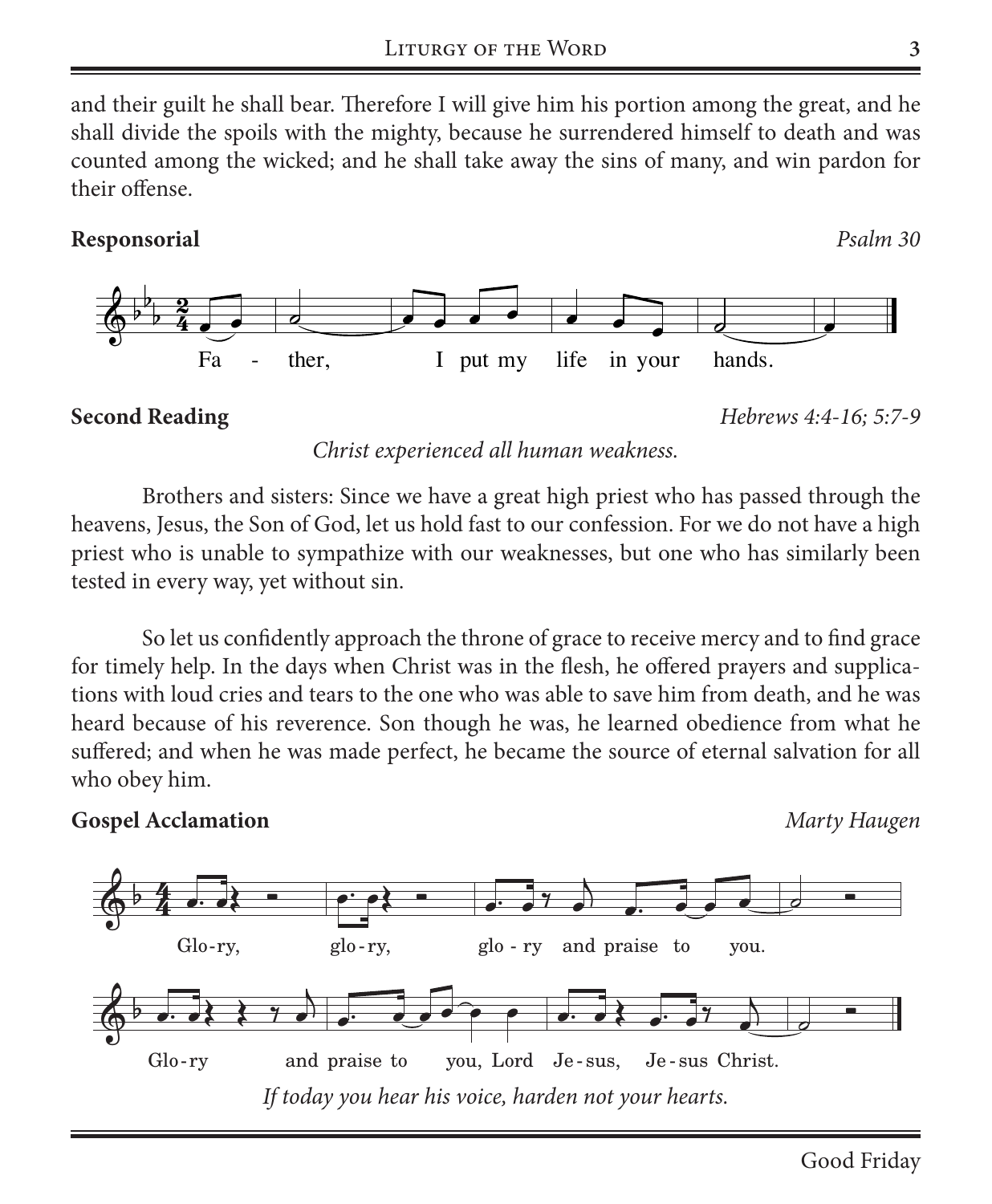**Gospel Reading** *John 18:1—19:42*

*The Passion narrative.*

**Homily**

**Homily Reflection** *Sabrina Burton-Simonson*



## **Solemn Intercessions**

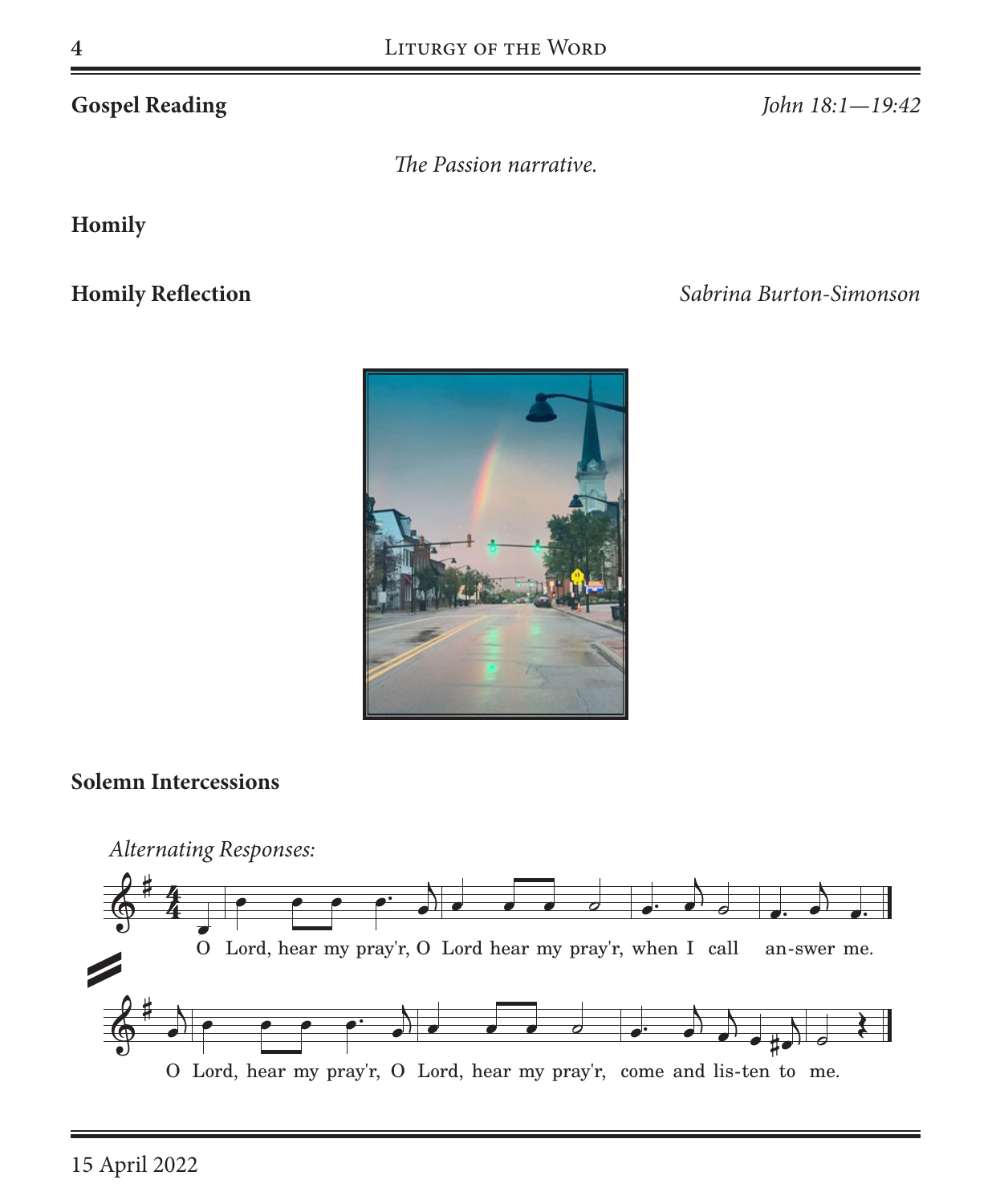# **the Veneration of the Cross**



*Presider: This is the Wood of the Cross, on which hung the Savior of the World.*

*All: Come, let us adore Him.*

### **He Never Said a Mumbalin' Word**



Good Friday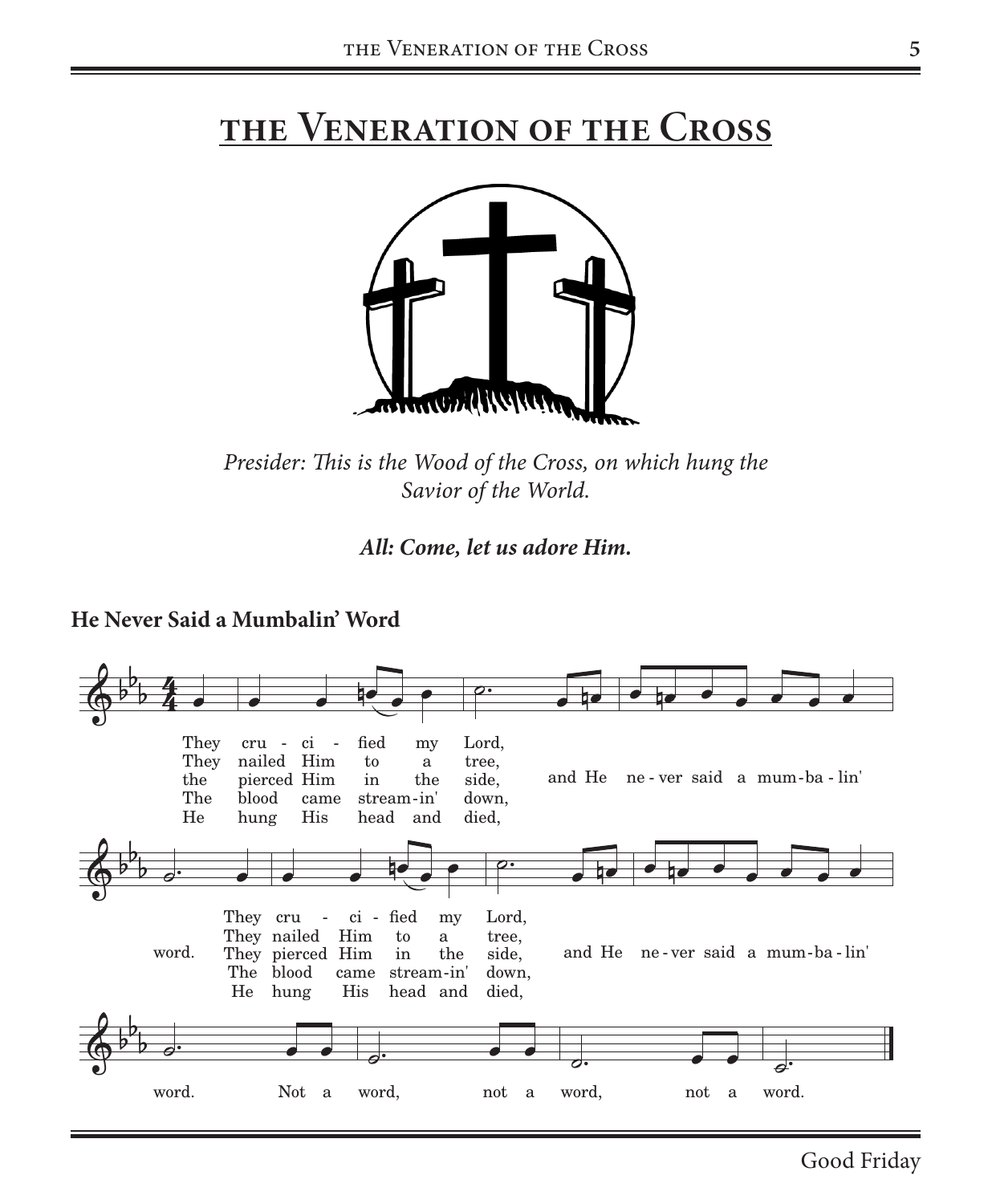**CALVARY** 

**Calvary**



Text and music: Spiritual.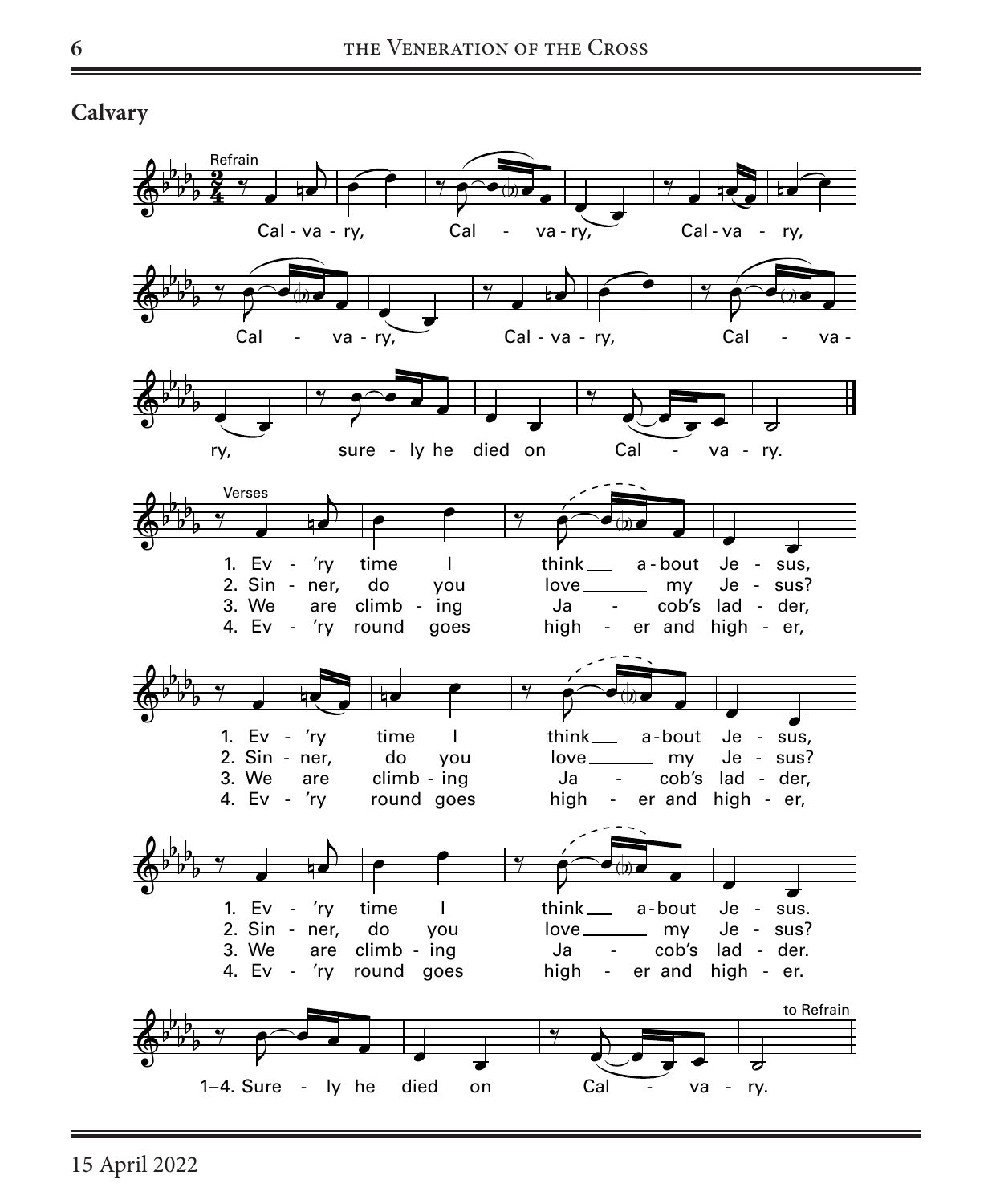**The Cross of Jesus** *Francis Patrick O'Brien*

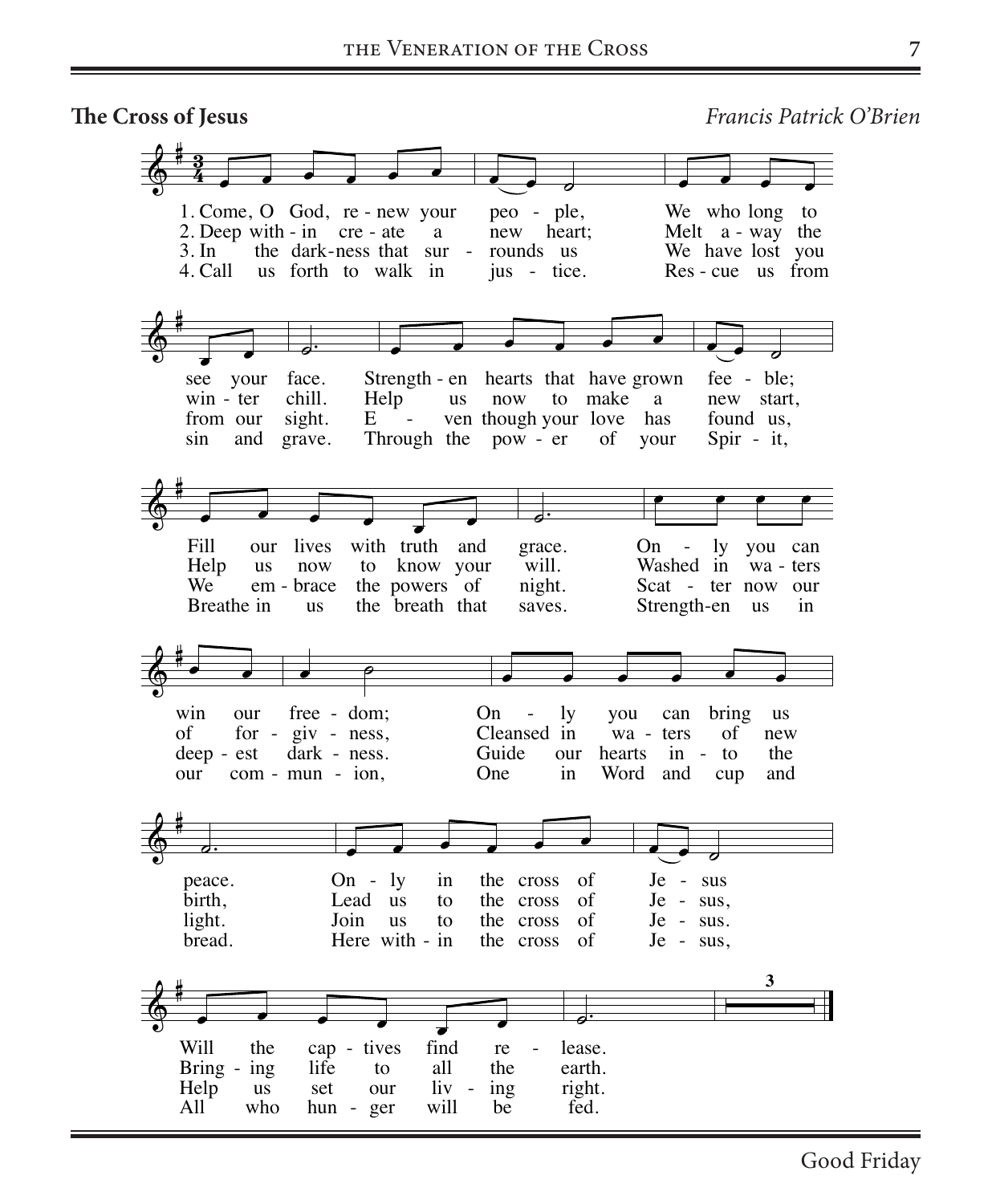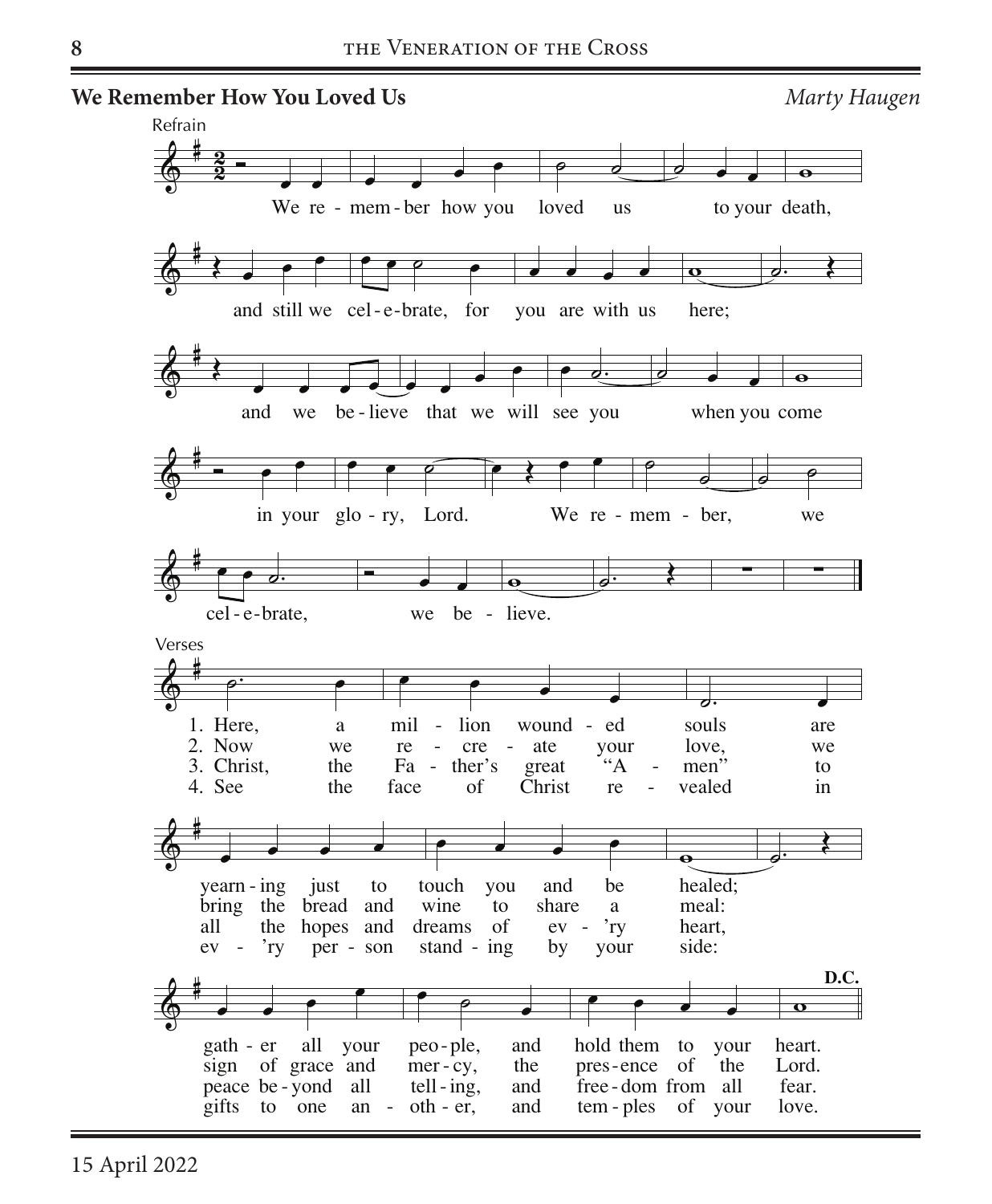### **I Give Myself Away** *William McDowell*

I give myself away, I give myself away so you can use me. I give myself away, I give myself away so you can use me.

Here I am. Here I stand. Lord, my life is in your hands. Lord, I'm longing to see your desires revealed in me.

Take my heart, take my life as a living sacrifice. All my dreams, all my plans, Lord, I place them in your hands.

### **Even Me**

Lord, I hear of showers of blessing, Thou art scattering full and free; Showers the thirsty land refreshing; Let some drops now fall on me! Even me, even me, Let some drops now fall on me.

Pass me not, O God, my Father, sinful though my heart may be; Thou mightst leave me, but the rather; Let Thy mercy light on me; Even me, even me, Let Thy mercy light on me.

Love of God, so pure and changeless, Blood of Christ, so rich and free; Grace of God, so strong and boundless, magnify them all in me; Even me, even me, magnify them all in me.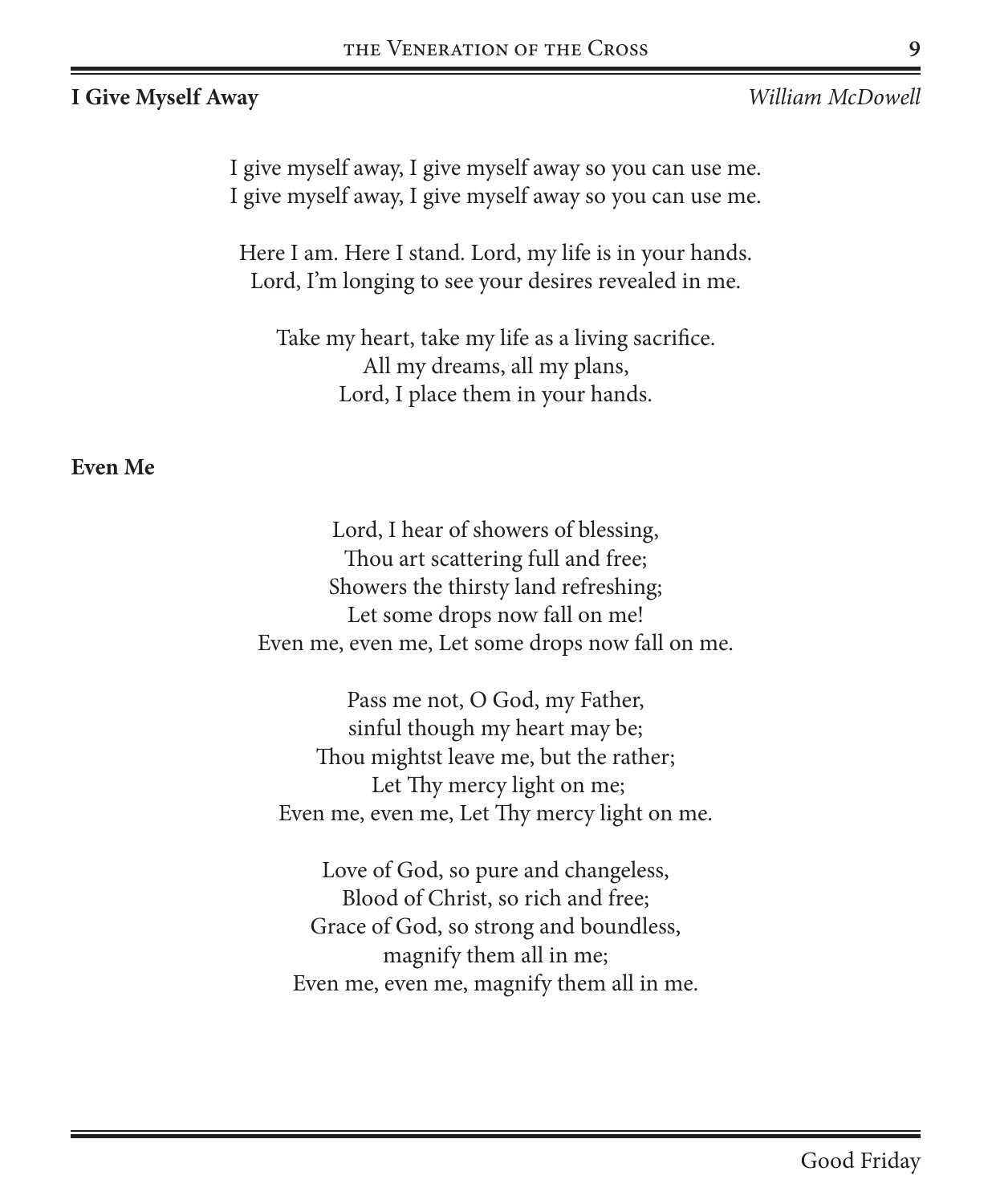# **LITURGY OF THE EUCHARIST**

## **Preparation of the Altar** *Jesus, Remember Me*



Pope Francis has asked us all to support the Pontifical Good Friday Collection, which helps Christians in the Holy Land. Please put donations in the locked boxes near the church entrances.

> For more information about Christians in the Holy Land, visit http://myfranciscan.org/good-friday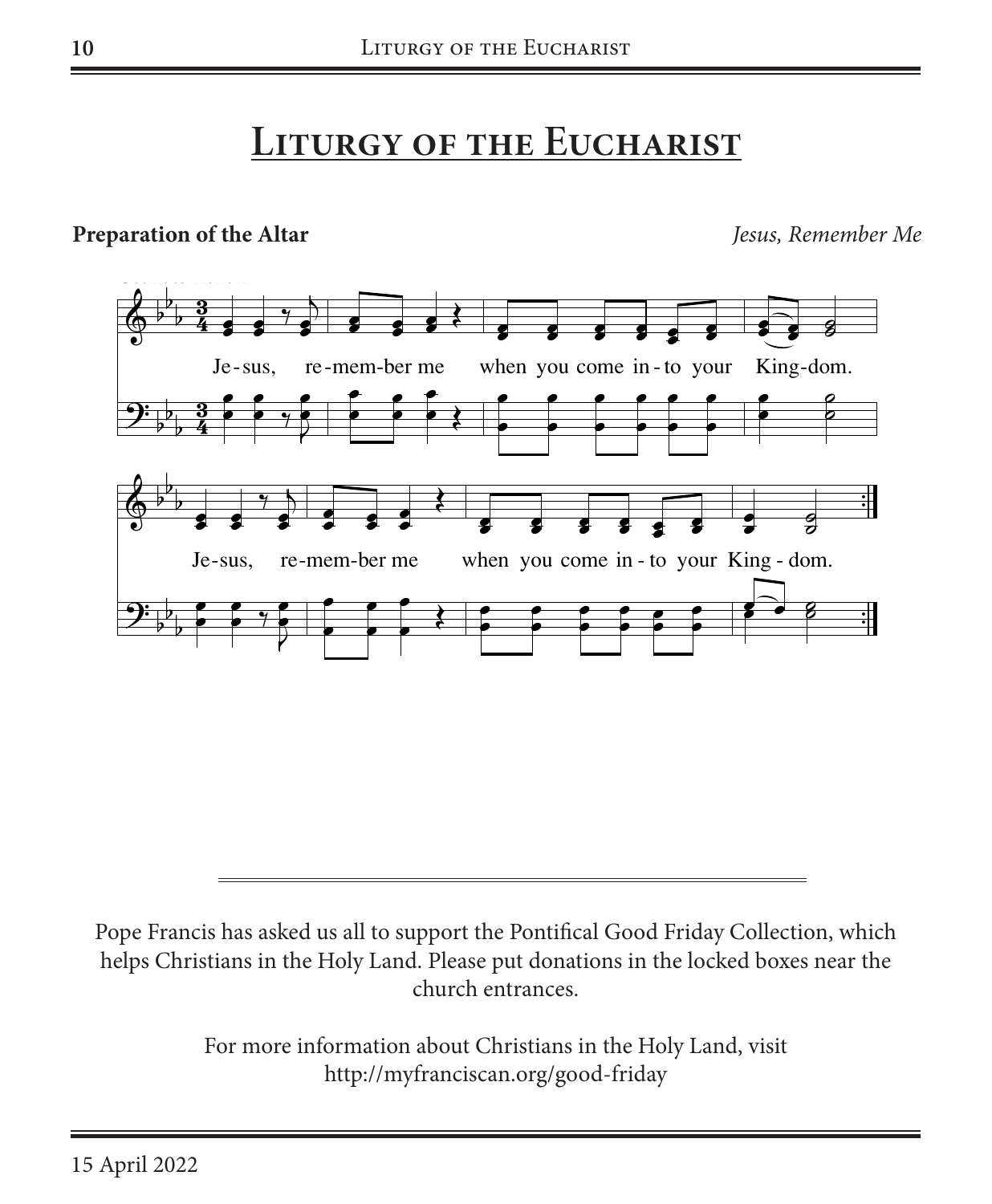